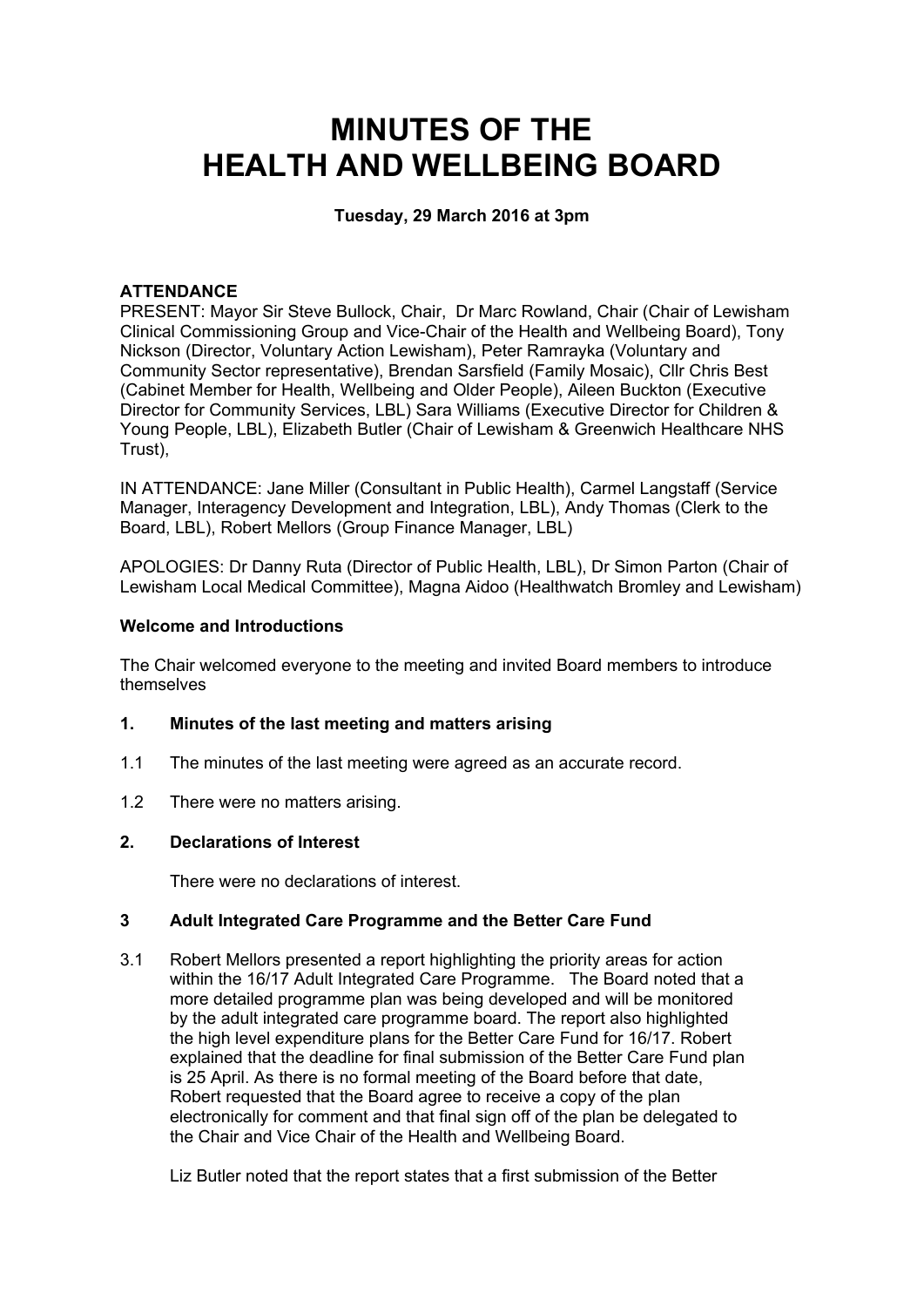- 3.2 Care Fund submission would take place by 21 March and asked if a copy of this was available. Aileen Buckton agreed to circulate the information to the board.
- 3.3 Peter Ramrayka asked what is meant when the report refers to 'home wards'? Aileen Buckton replied that this is where people are supported to be cared for in more appropriate settings, in their own homes for example. Aileen explained that the idea is to break down the barriers between hospital care and caring for people in the community in order to ensure that care takes place wherever is most appropriate. This might involve such support as provision of equipment or night time visiting.
- 3.4 The Board approved the priority areas for the Adult Integrated Care Programme 2016/17. Members agreed that final sign off of the BCF plan be delegated to the Chair and Vice Chair on behalf of the Health and Wellbeing Board but requested that a copy of the submission be circulated for comment.

#### **4. Neighbourhood Care Networks**

- 4.1 Carmel Langstaff presented a report which provided an update on the development of Lewisham's neighbourhood care networks. She invited the Board to comment on connections that need further developing or gaps that need addressing within neighbourhoods to better meet people's needs and to identify any specific action that could be taken to further develop the networks within Lewisham.
- 4.2 Brendan Sarsfield asked whether any links had been made with housing. Carmel said that links had been made but that ideas on how this could be strengthened would be welcomed. Brendan said that one way to do this would be to share the report with the Housing Association Group facilitated by Genevieve Macklin
- 4.3 Liz Butler commented that GPs feature heavily in the case studies and given the current pressures on GPs wondered how this would work going forward. Marc Rowland responded to say that it is true that GPs are under a lot of pressure but are very supportive of NCNs. He was keen to ensure that other partners are fully involved including housing, pharmacists, Children's Centres etc. as this would increase the effectiveness of the model. He commented that this is a very positive development.
- 4.4 Chris Best said that it was a very helpful update and she was keen to ensure that all services were included in the programme such as 'Be Active' and 'Healthy Walks' as well as voluntary sector opportunities. In order to do this, information needed to be made available digitally so that it is was easily accessible. Carmel confirmed that work is being done to develop the on line information offer.
- 4.5 Chris Best commented that it was important to make sure people were well networked, particularly older people at risk of becoming socially isolated. Jane Miller agreed and said that there were some good models that we could learn from such as the North Lewisham Partnership and the Well Bellingham initiative.